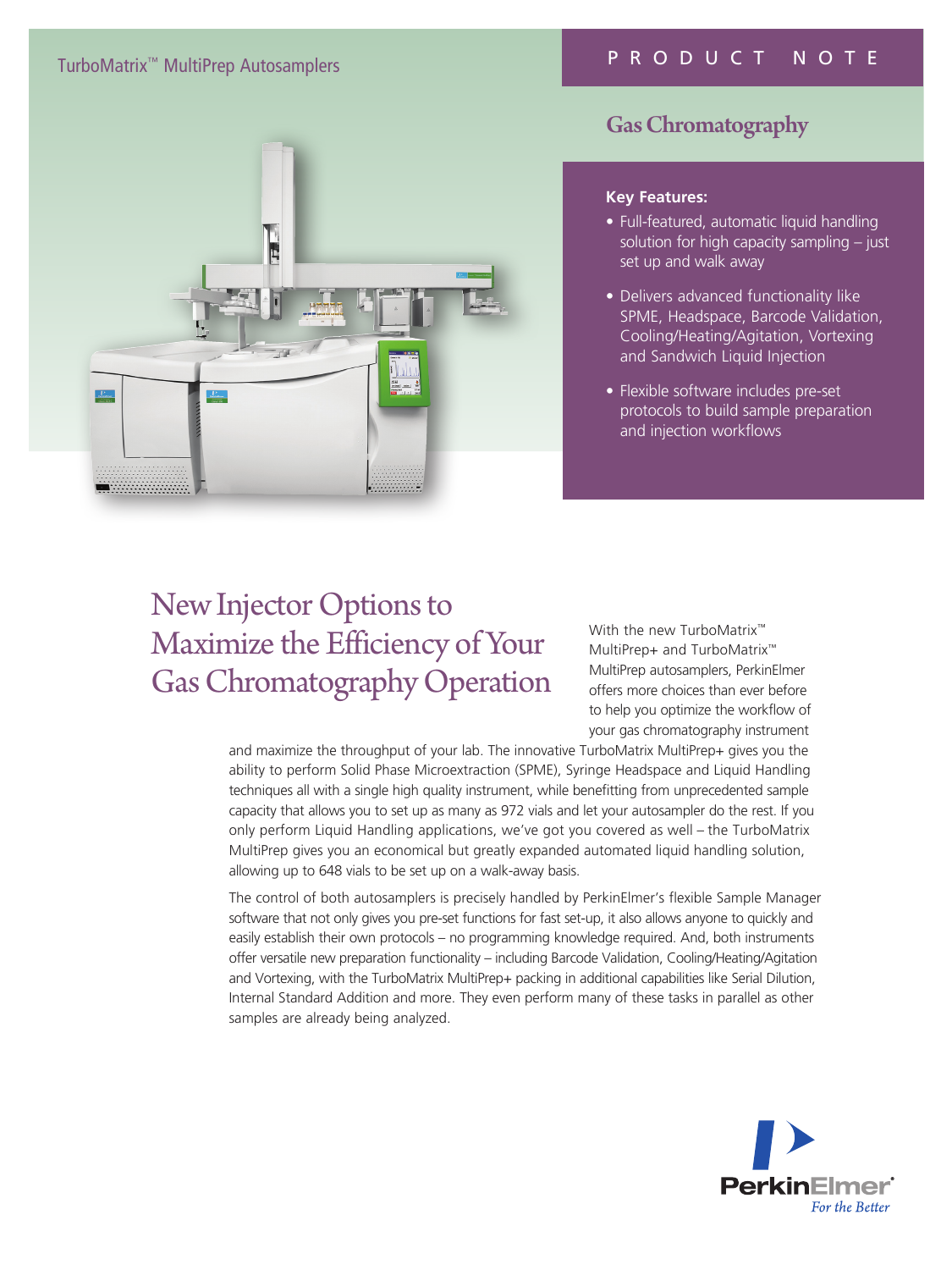Working in conjunction with a PerkinElmer gas chromatograph (GC) or gas chromatography/mass spectrometer (GC/MS), the TurboMatrix MultiPrep+ and TurboMatrix MultiPrep are a vital part of the most complete line of autosampler solutions in the industry today – and deliver the quality and performance that thousands of customers around the world have come to expect from the leader in sample handling technology, PerkinElmer.

# **Multiple Injection Options**

The TurboMatrix MultiPrep+ delivers the flexibility to utilize as many as six different syringe types in any given run, and can quickly and automatically switch dispensing heads to handle Liquid, Syringe Headspace and SPME methods in any desired combination, making it an ideal multipurpose system for any scientist in any sized lab.

The TurboMatrix MultiPrep+ can perform ultra-high sensitivity SPME with detection limits into the parts-per-trillion range. The injected samples can come from the liquid or vapor phase, and the fiber can be pre-washed to remove unwanted solids and salts. In addition, as a Syringe Headspace injector, the TurboMatrix MultiPrep+ can be operated in basic headspace mode or set up to use up to two internal standards – all prepared and injected automatically.

Both the TurboMatrix MultiPrep+ and the TurboMatrix MultiPrep provide full-featured handling of liquid samples, with the latter an economical Liquid Handling-only instrument for any lab not requiring the full broad-based versatility of the MultiPrep+.

#### **TurboMatrix™ MultiPrep+ Features**

- Liquid Handling as well as SPME and Syringe Headspace injection techniques all in one autosampler
- High capacity prepare almost 1,000 vials for automatic sampling with long rail option
- Further sample prep functionality including Internal Standard Addition, Sample Dilution, Reconstitution and more

# **High Speed Results**

Both the TurboMatrix MultiPrep+ and TurboMatrix MultiPrep autosamplers offer high capacity operation – up to 648 samples on the TurboMatrix MultiPrep, and up to 972 on the TurboMatrix MultiPrep+ with the long rail option.

This high sample capacity allows your lab to significantly increase throughput without adding additional staff. For example, you can prepare high quantities of samples and leave them to run reliably fully unattended – even over a long weekend. And, in the case of the TurboMatrix MultiPrep+, prepare performance of any combination of analyses – SPME, Syringe Headspace and Liquid Handling alike.

The TurboMatrix MultiPrep+ and TurboMatrix MultiPrep also speed up the entire gas chromatography analysis process through highly efficient parallel processing. Rather than starting

and completing each vial one at a time, the system prepares one sample while the sample ahead of it is being analyzed by your gas chromatography instrument, saving more time and increasing your lab's throughput even further.

In addition, the TurboMatrix MultiPrep+ provides a long sample rail option, which can be used to optimize sample capacity or attach a greater number of modules such as Peltier temperature controllers, vortexers, washing stations and other processing accessories.

### **Expanded Sample Handling and Preparation Capabilities**

To help your lab achieve new levels of efficiency, the TurboMatrix MultiPrep+ and TurboMatrix MultiPrep autosamplers include a selection of time-saving sample preparation and handling capabilities – all performed automatically.

For example, the TurboMatrix MultiPrep options include vortexing to achieve reliable liquid homogenization; barcode validation of vials for advanced sample tracking; cooling, heating and agitation; and fast washing. The TurboMatrix MultiPrep+ provides all of these valuable automatic capabilities and provides several more, including internal standards addition, sample dilution, method-controlled changing of syringes, serial and calibration dilution, reconstitution, and in-vial extraction.



**Figure 1. With the TurboMatrix MultiPrep Autosampler long rail option, you can run** Figure 1. With the TurboMatrix MultiPrep Autosampler long rail option, you can run more samples or add more sample handling modules.

# **Versatile, User Friendly Software Gives You Outstanding Control of Your GC Operations**

All of these capabilities and more are precisely directed by PerkinElmer's Sample Manager software, fully integrated with the TurboMatrix MultiPrep+ and TurboMatrix MultiPrep autosamplers, and supporting our Clarus GC and GC/MS products. Sample Manager lets you see every vial and handling protocol right on your PC screen in a familiar spreadsheet format, and gives you highly granular control of the autosampler – for example, allowing you to potentially perform a different technique and/or set of handling tasks with each one of hundreds of vials. Perhaps more intuitive to use than any other analogous autosampler software on the market, Sample Manager ensures that no matter how you want them done, it's fast and easy to precisely set up your list of samples and just walk away with confidence.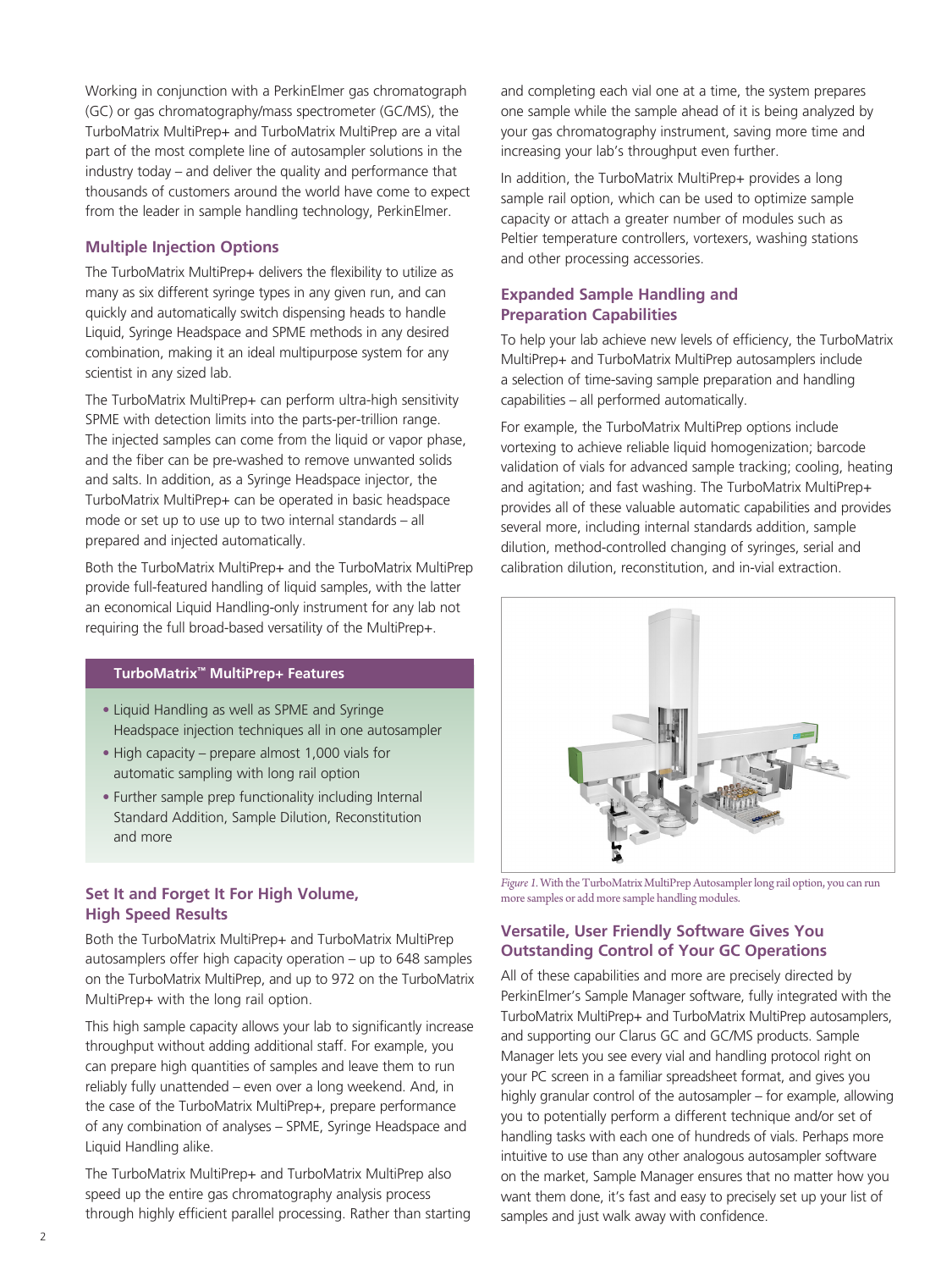In addition, Sample Manager also gives you the power to create your own workflow. While, as with other autosampler software packages, many commonly performed tasks are conveniently pre-programmed by the manufacturer, Sample Manager makes it easy for you to further customize tasks exactly the way you want them when needed, such as adding or subtracting specific sample handling tasks or changing their order on particular vials, without having to be an expert programmer or taking the time and expense to call in the manufacturer's Product Support people to "get under the hood." Sample Manager makes it easy to do each and every sample your way, every time.



*Figure 2.* Example of sample acquisition list in Sample Manager.

### **The Newest Addition to the Broadest Line of GC Autosampler Solutions Available Anywhere**

The TurboMatrix MultiPrep+ and TurboMatrix MultiPrep, like other high quality PerkinElmer autosamplers, are built to work in conjunction with our GC and GC/MS products, including the new Clarus 590/690 GC systems, which offer a full color, multi-language touchscreen display; a robust integrated liquid autosampler; and, in the case of the Clarus 690, an oven with the fastest heat-up and cool-down rate in the industry.

Building on this tradition, the TurboMatrix MultiPrep+ and TurboMatrix MultiPrep are great additions to the PerkinElmer industry-leading family of autosampler solutions, including the highly specialized, best-in-class TurboMatrix™ Headspace, Headspace Trap, and Thermal Desorption standalone autosamplers. And now, with the TurboMatrix MultiPrep+, you can switch as needed among SPME, Syringe Headspace *and* Liquid Handling analyses, while, with the TurboMatrix MultiPrep, you can have more samples and injection options than the standard Clarus GC liquid autosampler.

This broad and flexible product line from a single trusted source helps ensure that you can get the exact sample handling product you need for every area of your lab – nothing more, nothing less – and will help you achieve maximum efficiency and optimal performance from your operations budget.



*Figure 3.* MultiPrep+ SPME/GC/MS chromatogram of peppermint oil.